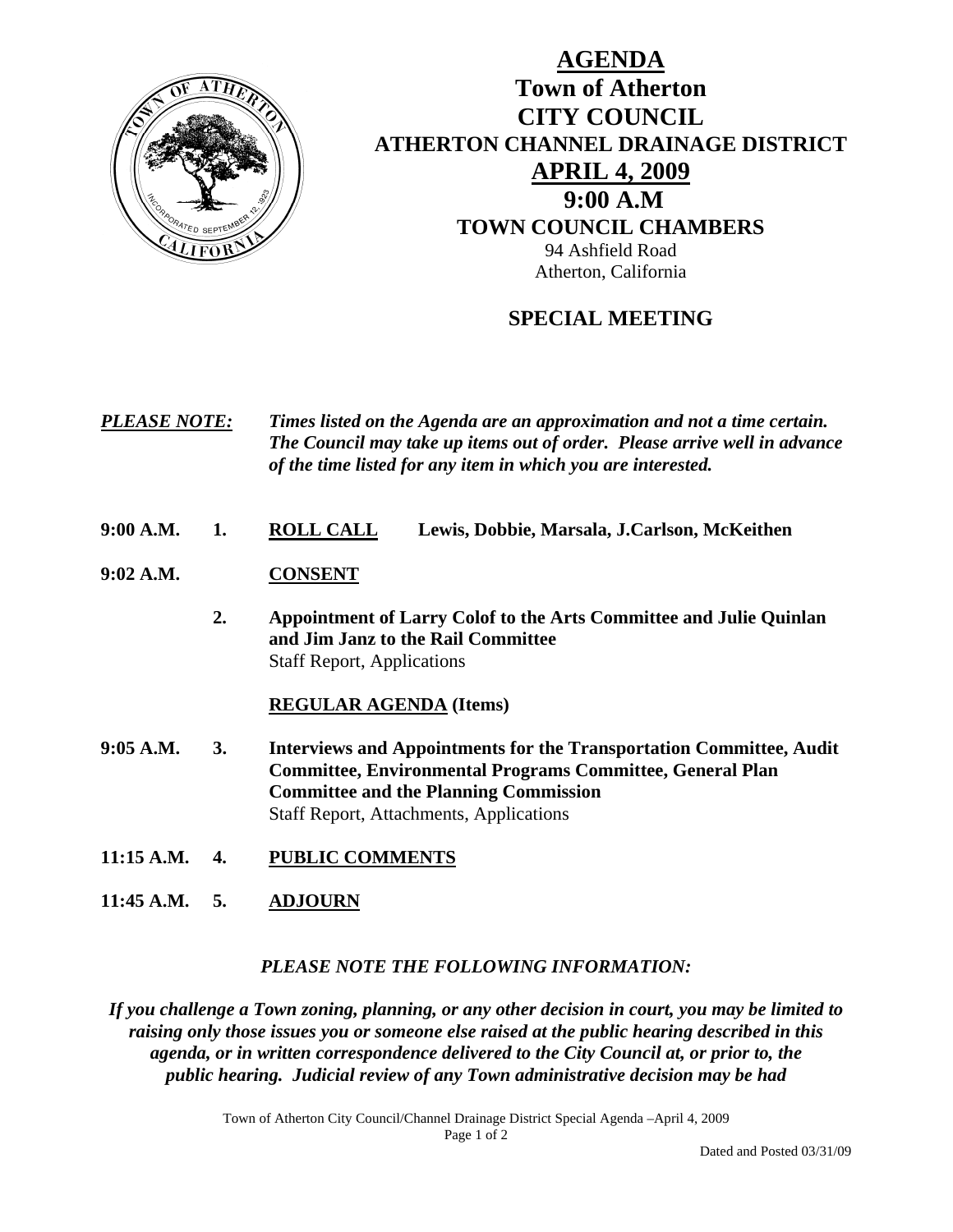*only if a petition is filed with the court not later than the 90th day following the date upon which the decision becomes final. Judicial review of environmental determinations may be subject to a shorter time period.* 

*Copies of all staff reports and documents subject to disclosure that relate to each item of business referred to on the agenda are available for public inspection by 5:00 p.m. the Friday before each regularly scheduled City Council meeting at the Atherton Library, 2 Dinklespiel, Station Lane, and the Town Administrative Offices, 91 Ashfield Road, Atherton, CA 94027. Additionally, agendas and staff reports may be accessed on the town website at: [www.ci.athreton.ca.us](http://www.ci.athreton.ca.us/)* 

> *In compliance with SB 343, materials related to an item on this Agenda submitted to the City Council after distribution of the agenda packet are available for public inspection in the Town Administrative Offices, 91 Ashfield Road, during normal business hours.*

**Pursuant to the Americans with Disabilities Act, if you need special assistance in this meeting, please contact the City Clerk's Office at (650) 752-0500. Notification of 48 hours prior to the meeting will enable the City to make reasonable arrangements to ensure accessibility to this meeting. (29 CRF 35.104 ADA Title II)**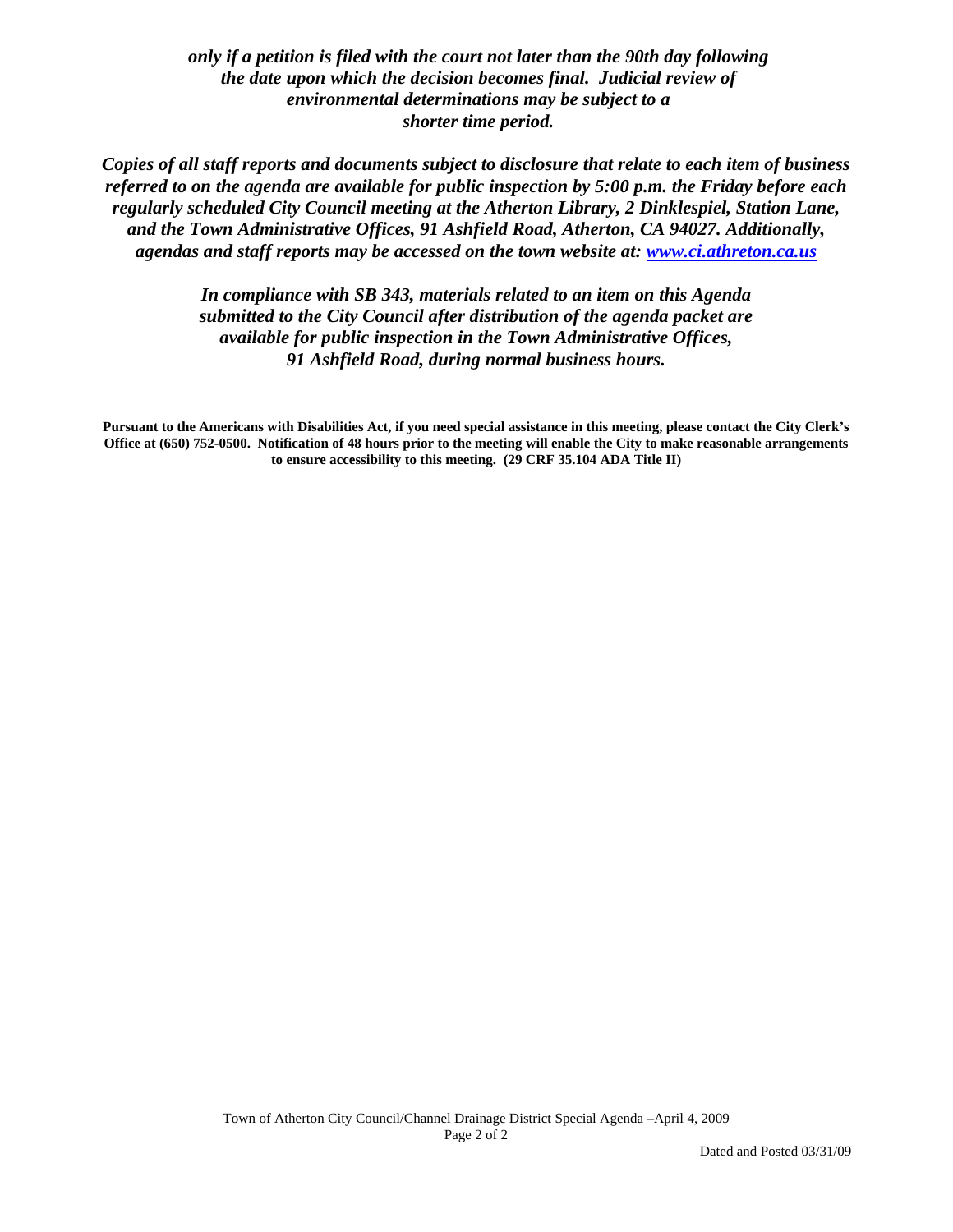

**Town of Atherton**

## **CITY COUNCIL STAFF REPORT**

#### **TO: HONORABLE MAYOR AND CITY COUNCIL EILEEN WILKERSON, ACTING CITY MANAGER**

**FROM: THERESA DELLASANTA, DEPUTY CITY CLERK**

**DATE: FOR THE SPECIAL MEETING OF APRIL 4, 2009**

### **SUBJECT: ARTS AND RAIL COMMITTEE APPOINTMENTS**

Appointments to the Arts and Rail Committees are scheduled for Saturday, April 4, 2009, at 9:00 a.m. The following individuals will be appointed to the Arts and Rail Committees

Appointees:

9:00 a.m. **Appointment to the Arts Committee:** Larry Colof **Appointments to the Rail Committee:** Jim Janz, Julie Quinlan

Prepared by: Approved by:

\_\_\_\_\_\_\_\_\_\_\_\_\_\_\_\_ \_\_\_\_\_\_\_\_\_\_\_\_\_\_\_\_ Theresa DellaSanta Eileen Wilkerson

Deputy City Clerk Acting City Manager

Attachments:

Applications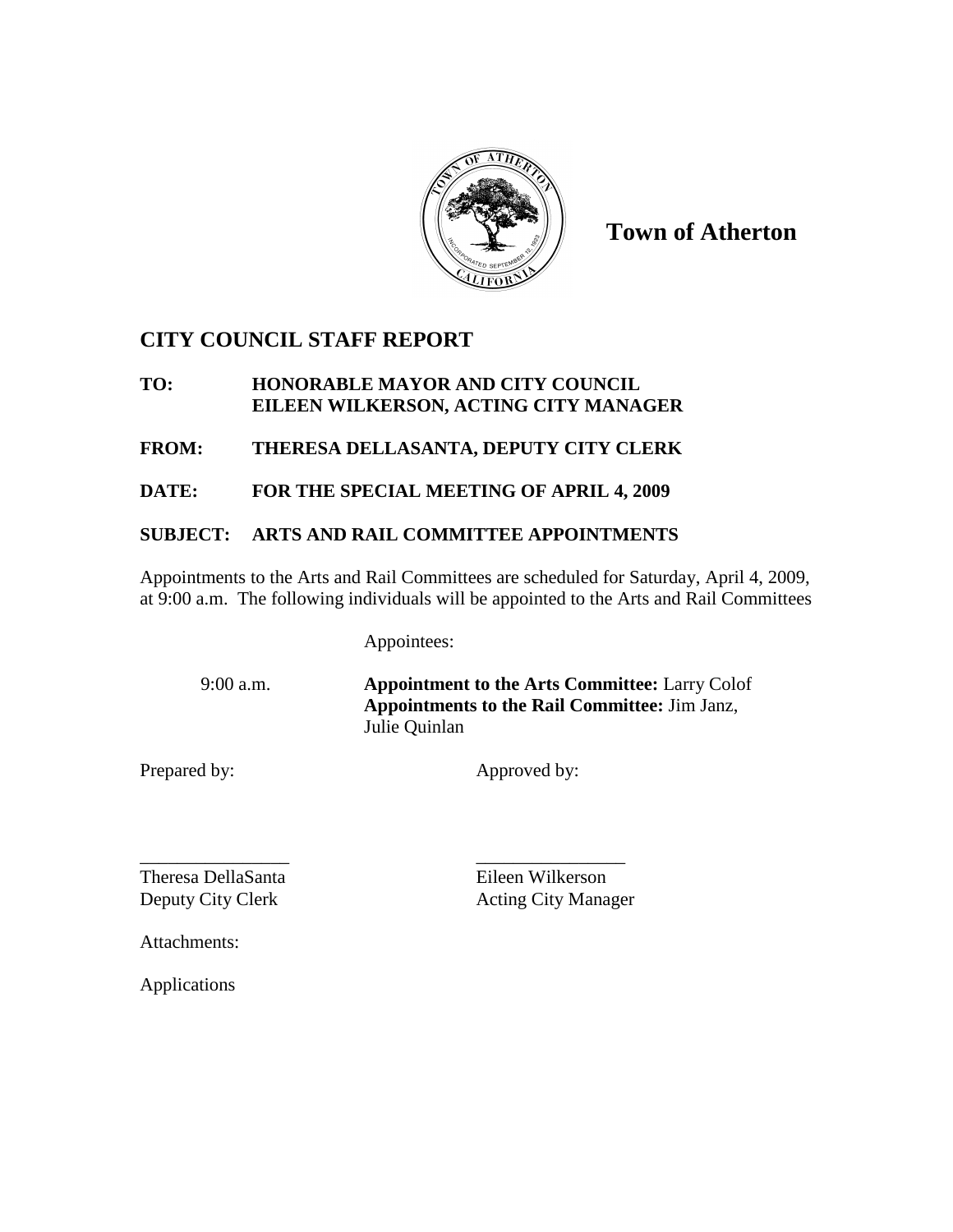

**Town of Atherton**

## **CITY COUNCIL STAFF REPORT**

#### **TO: HONORABLE MAYOR AND CITY COUNCIL EILEEN WILKERSON, ACTING CITY MANAGER**

**FROM: THERESA DELLASANTA, DEPUTY CITY CLERK**

### **DATE: FOR THE SPECIAL MEETING OF APRIL 4, 2009**

### **SUBJECT: COMMISSION/COMMITTEE APPOINTMENT**

Interviews and appointments to committees are scheduled for Saturday, April 4, 2009, at 9:00 a.m. Mayor Carlson has asked that I schedule interviews in a "block" format as listed below:

Application Review for the:

| $6:05$ p.m. | <b>Arts Committee:</b>         | <b>Sandy Crittenden</b><br>Isabella Pieslak      |
|-------------|--------------------------------|--------------------------------------------------|
| $6:15$ p.m. | <b>Rail Committee:</b>         | William Grindley                                 |
| $6:20$ p.m. | <b>General Plan Committee:</b> | David Henig<br>Elizabeth Hammack<br>Jeffrey Wise |
| $6:35$ p.m. | <b>Finance Committee:</b>      | <b>Bill Widmer</b><br>Alain Enthoven             |

Per the Mayor's direction, I will inform candidates to arrive shortly before the block of time allotted for the interviews. If for some reason a candidate is unable to attend an interview, he/she will be informed that his/her application will still be considered for appointment.